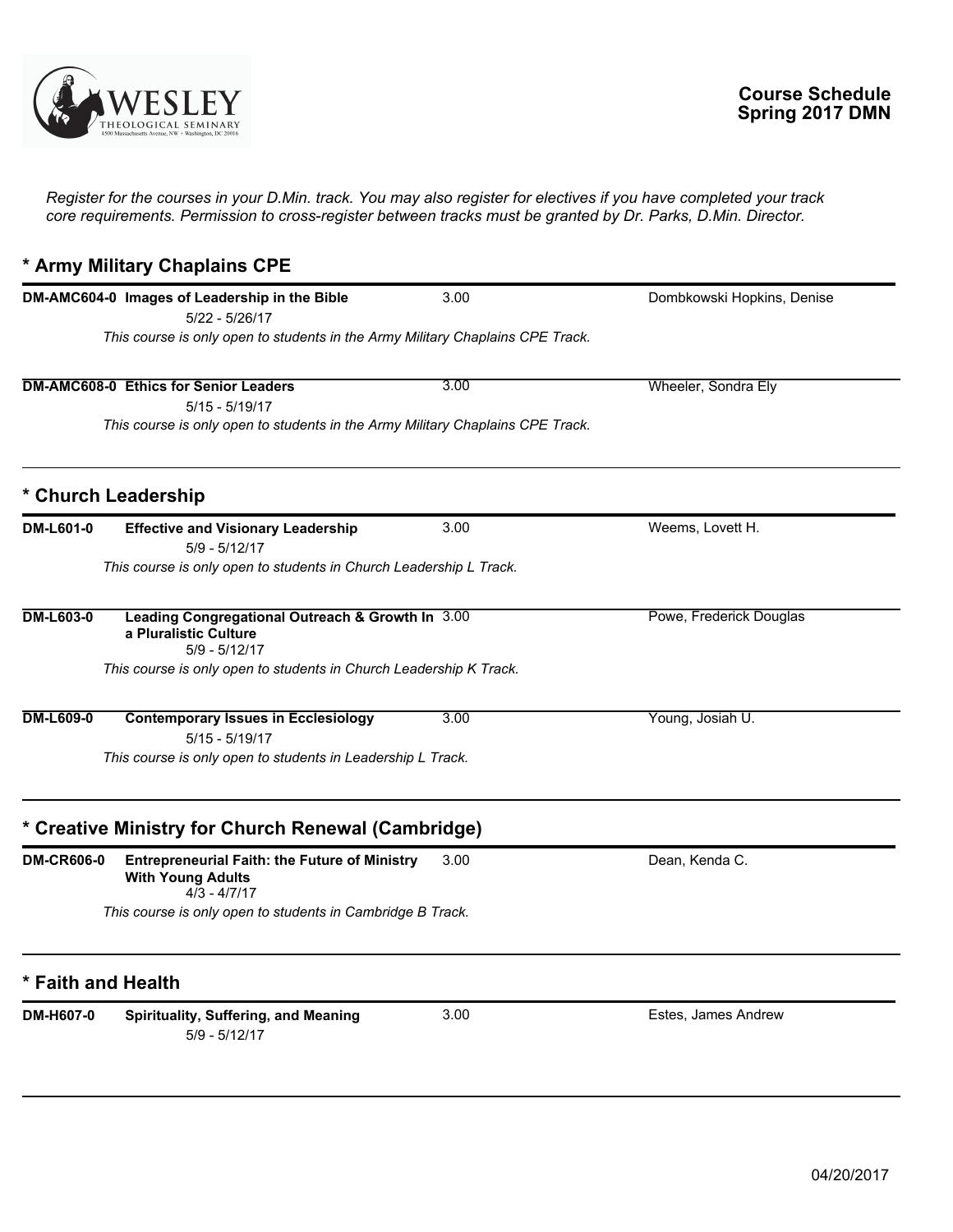

*Register for the courses in your D.Min. track. You may also register for electives if you have completed your track core requirements. Permission to cross-register between tracks must be granted by Dr. Parks, D.Min. Director.*

| <b>DM-H608-0</b> | <b>Bldg Leadership Capacity for Change &amp;</b><br><b>Service</b><br>$5/15 - 5/19/17$                                                                       | 3.00 | Weems, Lovett H.       |
|------------------|--------------------------------------------------------------------------------------------------------------------------------------------------------------|------|------------------------|
| * Global Asian   |                                                                                                                                                              |      |                        |
| <b>DM-G603-0</b> | <b>Spiritual Formation</b><br>$6/20 - 6/23/17$                                                                                                               | 3.00 | Lee, Kyunglim Shin     |
| <b>DM-G616-0</b> | Pastoral Theolgy, Ethics & End of Life Care<br>$7/10 - 7/14/17$<br>This course is only open to students in the Global Asian Tracks.                          | 3.00 | Koppel, Michael S.     |
| <b>DM-G618-0</b> | The Churches Worship: Becoming People of<br>Wonder, Love & Praise<br>$7/3 - 7/7/17$<br>This course is only available to students in the Global Asian Tracks. | 3.00 | Campbell, Gina Gilland |
| <b>DM-G619-A</b> | Highlights of the Development of Christianity in 3.00<br>the World<br>$6/20 - 6/23/17$                                                                       |      | Mitchell, Beverly E.   |
| <b>DM-G619-B</b> | Highlights of the Development of Christianity in 3.00<br>the World<br>$6/26 - 6/30/17$                                                                       |      | Mitchell, Beverly E.   |
| * Life Together  |                                                                                                                                                              |      |                        |
| DM-T608-0        | <b>Howard Thurman</b><br>$5/15 - 5/19/17$                                                                                                                    | 3.00 | Mitchell, Beverly E.   |
|                  | * Military Chaplains                                                                                                                                         |      |                        |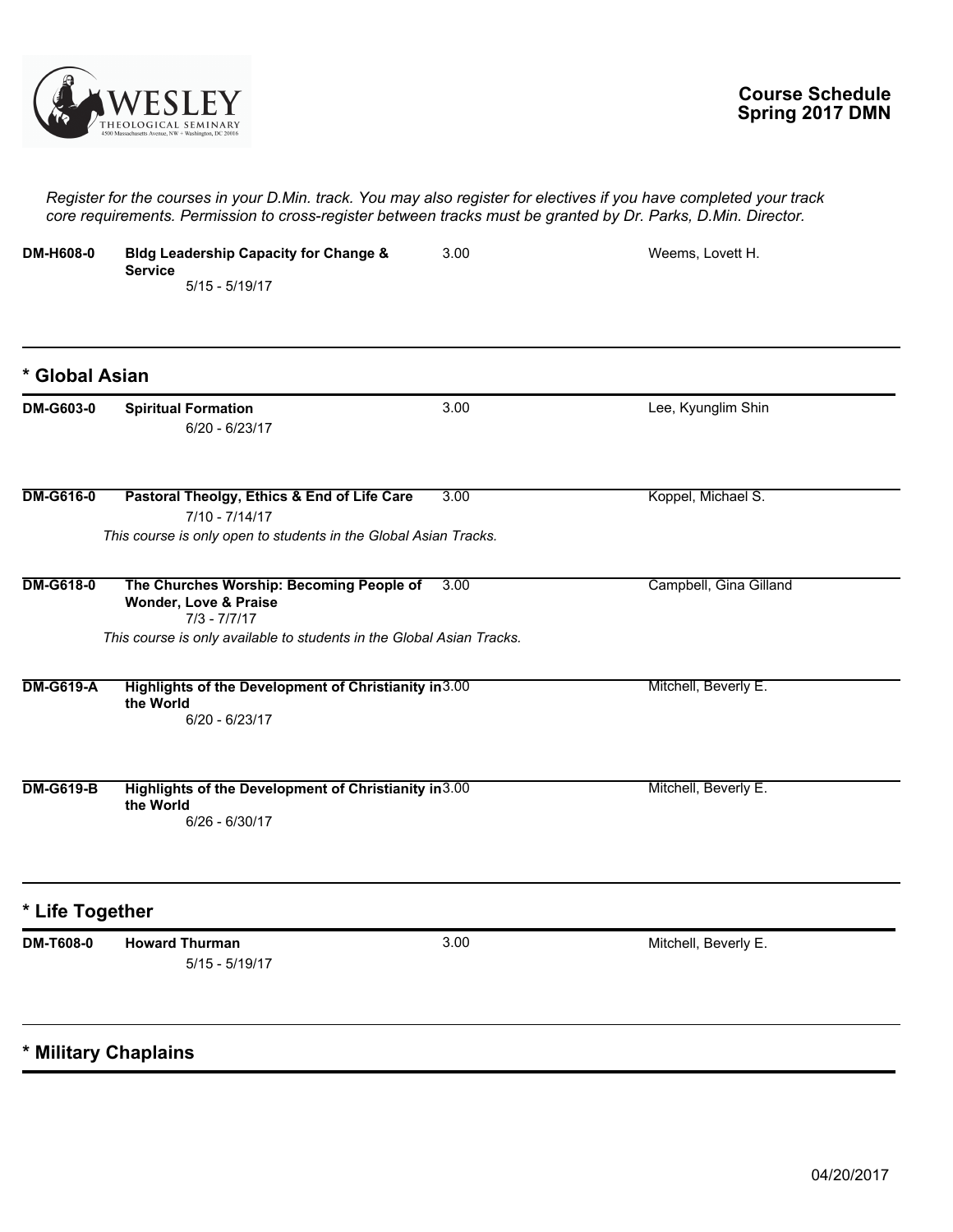

|                   | Register for the courses in your D.Min. track. You may also register for electives if you have completed your track<br>core requirements. Permission to cross-register between tracks must be granted by Dr. Parks, D.Min. Director. |      |        |                     |  |
|-------------------|--------------------------------------------------------------------------------------------------------------------------------------------------------------------------------------------------------------------------------------|------|--------|---------------------|--|
| <b>DM-M602-OL</b> | Military Chaplains: the Past, Present, And<br><b>Future of Military Chaplaincies</b><br>4/17 - 5/26/17                                                                                                                               | 3.00 | Online | Brinsfield, John W. |  |
|                   | This course is only open to students in the Military Chaplains B Track.                                                                                                                                                              |      |        |                     |  |
| <b>DM-M606-OL</b> | <b>Pastoral Care for Warriors and Their Families</b><br>$4/1 - 5/5/17$<br>This course is only open to students in Military Chaplains A Track.                                                                                        | 3.00 | Online | Koppel, Michael S.  |  |
|                   | Prereq: DM-M211 OR DM-M221                                                                                                                                                                                                           |      |        |                     |  |
| * Project Seminar |                                                                                                                                                                                                                                      |      |        |                     |  |
| DM-900-A          | <b>Project Seminar</b><br>$5/15 - 5/19/17$<br>This section of Project Seminar is open to students in all tracks.                                                                                                                     | 3.00 |        | Parks, Lewis A.     |  |
| <b>DM-900-B</b>   | <b>Project Seminar</b><br>$6/26 - 6/30/17$<br>This course is only open to students in Global Asian Track J.                                                                                                                          | 3.00 |        | Parks, Lewis A.     |  |
| <b>DM-901-0</b>   | <b>DMin Project Paper Research Module</b><br>$4/1 - 7/31/17$                                                                                                                                                                         | 0.00 |        |                     |  |
|                   | * Public Engagement                                                                                                                                                                                                                  |      |        |                     |  |
| DM-PE603-0        | <b>Prophetic Exegesis for Public Engagement</b><br>$5/15 - 5/19/17$                                                                                                                                                                  | 3.00 |        | Smith, Shively T.J. |  |
|                   | * Spirituality and Story                                                                                                                                                                                                             |      |        |                     |  |
| DM-S608-0         | James Baldwin's Understanding of God<br>$5/9 - 5/12/17$                                                                                                                                                                              | 3.00 |        | Young, Josiah U.    |  |